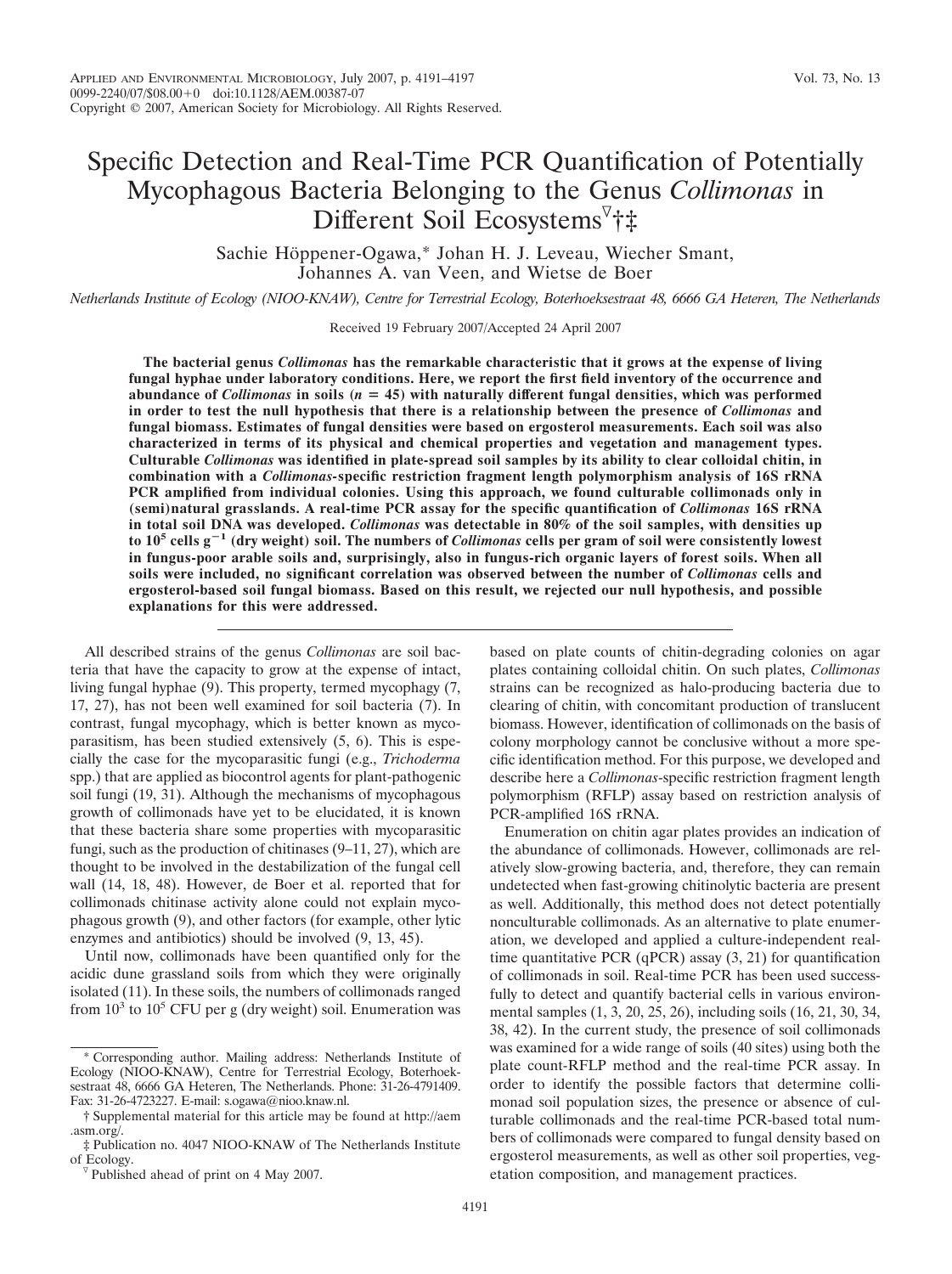

FIG. 1. Alignment of partial 16S rRNA sequences from previously described collimonads and closely related species. The numbers correspond to the numbers in the 16S rRNA sequence of *C. fungivorans* Ter331 (accession no. AJ310395). Dashes indicate nucleotides identical to those in the Ter331 sequence. The locations of primers Eddy3for and Eddy3rev, as well as the dual-labeled probe Sophie, are indicated. The boxed nucleotides indicate the BstBI restriction site unique to collimonads. The accession numbers for the 16S rRNA sequences of strains Ter166, Ter300, Ter228, Ter14, Ter165, Ter299, Ter90, Ter94, Ter227, Ter291, DSM  $9628^T$ , DSM  $1522^T$ , DSM  $6445^T$ , ATCC  $19308^T$ , and DSM  $13128^T$ are AY281140, AY281145, AY281148, AY281135, AY281139, AY281144, AY281136, AY281138, AJ496445, AY281143, Y08845, Y08846, Y10146, AB021424, and AJ238358, respectively.

#### **MATERIALS AND METHODS**

**Soils, sampling procedure, and soil analyses.** A total of 40 sites in The Netherlands were selected on the basis of differences in vegetation (grassland, forest, agricultural crops, heathland, and shrubs) and management practices (agricultural sites, abandoned arable sites, and nature reserves), as well as physical and chemical soil characteristics (particle size, pH, moisture content, organic matter content, total phosphorus content, carbon content, nitrogen content, C/N ratio, and chloride content) (see Table S1 in the supplemental material). At each sampling site, soil was collected at at least 30 spots that were selected randomly in a 50- by 50-m plot using a corer with a 3.5-cm diameter, and they were pooled to obtain a composite sample. For most sites, only the upper 10-cm layer was sampled, but at five forest sites with a well-developed organic horizon, separate samples were taken from the organic layer and the upper 10 cm of the mineral soil. Hence, the total number of samples was 45. The composite samples were sieved (mesh size,  $\leq 4$  mm) and stored at  $4^{\circ}$ C for no more than 1 week until the analyses were started. Physical and chemical characteristics of soil were analyzed as described elsewhere (43, 44).

Estimates of soil fungal biomass were based on measurements of the soil ergosterol content (mg per kg soil). Ergosterol is the major sterol in the membrane of most fungi and is not common outside the fungal kingdom (46, 47). Soil ergosterol was extracted using an alkaline extraction procedure and was analyzed by high-performance liquid chromatography as described elsewhere (12).

Total DNA from soil samples was extracted using a Power Soil DNA isolation kit (MOBIO Laboratories, Solana Beach, CA) according to the manufacturer's instructions except that two 30-s bead-beating treatments with a Mixer Mill MM301 (Retsch, Haan, Germany) were used instead of vortex mixing. In addition, DNA was eluted in a final volume of 50  $\mu$ l instead of 100  $\mu$ l. The DNA extract was diluted 10-fold before it was used as a template for real-time PCR quantification.

**Detection and identification of culturable collimonads by RFLP analysis of 16S rRNA.** Soil suspensions were prepared as described elsewhere (10). Fiftymicroliter portions of 10-fold dilutions were plated on chitin-yeast extract agar with the composition described previously (11) but with an extra 0.1 g per liter of the fungal inhibitor delvocid (DSM, Delft, The Netherlands) (11). The plates were sealed with Parafilm, incubated at 20°C for 2 weeks, and inspected regularly for halo-forming (chitinolytic) bacterial colonies. Among the chitinolytic bacterial colonies, we screened for *Collimonas*-like isolates based on the morphology described by de Boer et al. (11). In addition, other chitinolytic colony types were sampled. In total, 205 chitinolytic isolates were identified. All isolates were streaked on  $0.1 \times$  tryptone soy broth (TSB) (Oxoid) agar containing chitin (11). This TSB-chitin agar was used to see if the chitinolytic ability of the strains was repressed by the presence of TSB, as such catabolic repression of chitinase production has been reported for all *Collimonas* strains described so far (11). Plates were screened for chitinolytic activity after 2 weeks of incubation at 20°C.

Total DNA of the 205 chitinolytic isolates was extracted from 3-ml King's broth cultures (King's B) incubated at 27°C on a rotary shaker (200 rpm) for 48 h, using the procedure used for extraction of DNA from soil samples.

Nearly complete fragments of 16S rRNA genes were amplified from isolated genomic DNA using the universal bacterial primers pA (5-AGAGTTTGATC CTGGCTCAG-3) and 1492r (5-GRTACCTTGTTACGACTT-3) (15). Bacterial DNA (1  $\mu$ l of 10× diluted genomic DNA) was added to a 25- $\mu$ l (final volume) mixture containing  $0.6 \mu M$  of each primer,  $200 \mu M$  of each deoxynucleoside triphosphate, 2.5  $\mu$ l of 10× buffer (Promega, Leiden, The Netherlands), and 0.056 U *Taq* polymerase (Promega). The PCR was performed using a touchdown program in which the annealing temperature initially decreased from 65 to 55°C by 2°C per cycle, followed by 12 cycles at 55°C for 1 min. The denaturing step was 30 s at 92°C, and the extension step was 2 min at 68°C.

The restriction enzyme BstBI (New England Biolabs, MA) was used to digest the PCR amplicons. Based on the current information from the Ribosomal Database Project (Ribosomal Database Project II; http://rdp.cme.msu.edu/), we determined that collimonads are the only members of the family *Oxalobacteraceae* which share a BstBI restriction site in the 16S rRNA gene at the position corresponding to nucleotides 993 to 998 of the 16S rRNA gene of *Collimonas fungivorans* Ter331 (accession number AJ310395). Restriction fragments were examined on 1.8% agarose gels in 0.5 × TSB buffer (11), using O'GeneRuler 1-kb DNA Ladder Plus (Fermentas, St. Leon-Rot, Germany).

The specificity of the RFLP assay for collimonads was tested using five representative strains belonging to genera closely related to *Collimonas*, namely, three *Herbaspirillum* type strains (*H. seropedicae* DSM 6445T, *H. rubrisubalbicans* ATCC 19308T, and *H. frisingense* DSM 13128T) and two *Janthinobacterium* type strains (*J. agaricidamnosum* DSM 9268<sup>T</sup> and *J. lividum* DSM 1522T) (11). *C. fungivorans* Ter331 was used as a positive control (11).

PCR products that were identified by RFLP analysis as products from *Collimonas*, as well as 38 PCR products that were identified as not originating from *Collimonas*, were sequenced (Greenomics, Wageningen, The Netherlands) using the universal primer U1115R (5-TCCCGCAACGAGCGCAACC-3) (4) as the sequencing primer. DNA sequences up to 650 bp long were compared with sequences available in the GenBank (http://www.ncbi.nlm.nih.gov/) and Ribosomal Database Project II (http://rdp.cme.msu.edu/) databases. The sequences were aligned and compared using Clustal-W in the Lasergene DNA and protein analysis software (DNASTAR, Madison, WI).

**Development, validation, and application of a** *Collimonas***-specific real-time qPCR assay.** In a dual-labeled probe assay, the primers used for real-time PCR quantification of collimonads were Eddy3for and Eddy3rev. The forward primer Eddy3for (5'-GTACAGAATCCCGAAGAGATTTGG-3') was based on a previously reported fluorescent in situ hybridization probe specific for *Collimonas* species (11). In combination with the nonspecific reverse primer Eddy3rev (5'-ACTTAACCCAACATCTCACGACA-3), it yields a 100-bp amplicon.

To obtain assay specificity, we designed the *Collimonas*-specific probe Sophie (5'-FAM-CGAAAGA+AA+GC+TG+TA+ACACAGG-BHQ-3') (Fig. 1), which contains 6-carboxyfluorescein (FAM) as the fluorophore, butylhydroquinone (BHQ) as a quencher, and several locked nucleic acids (a plus sign indicates a locked nucleic acid base). A locked nucleic acid is a modified nucleic acid with increased binding affinity for cDNA sequences (22). The primers and probe were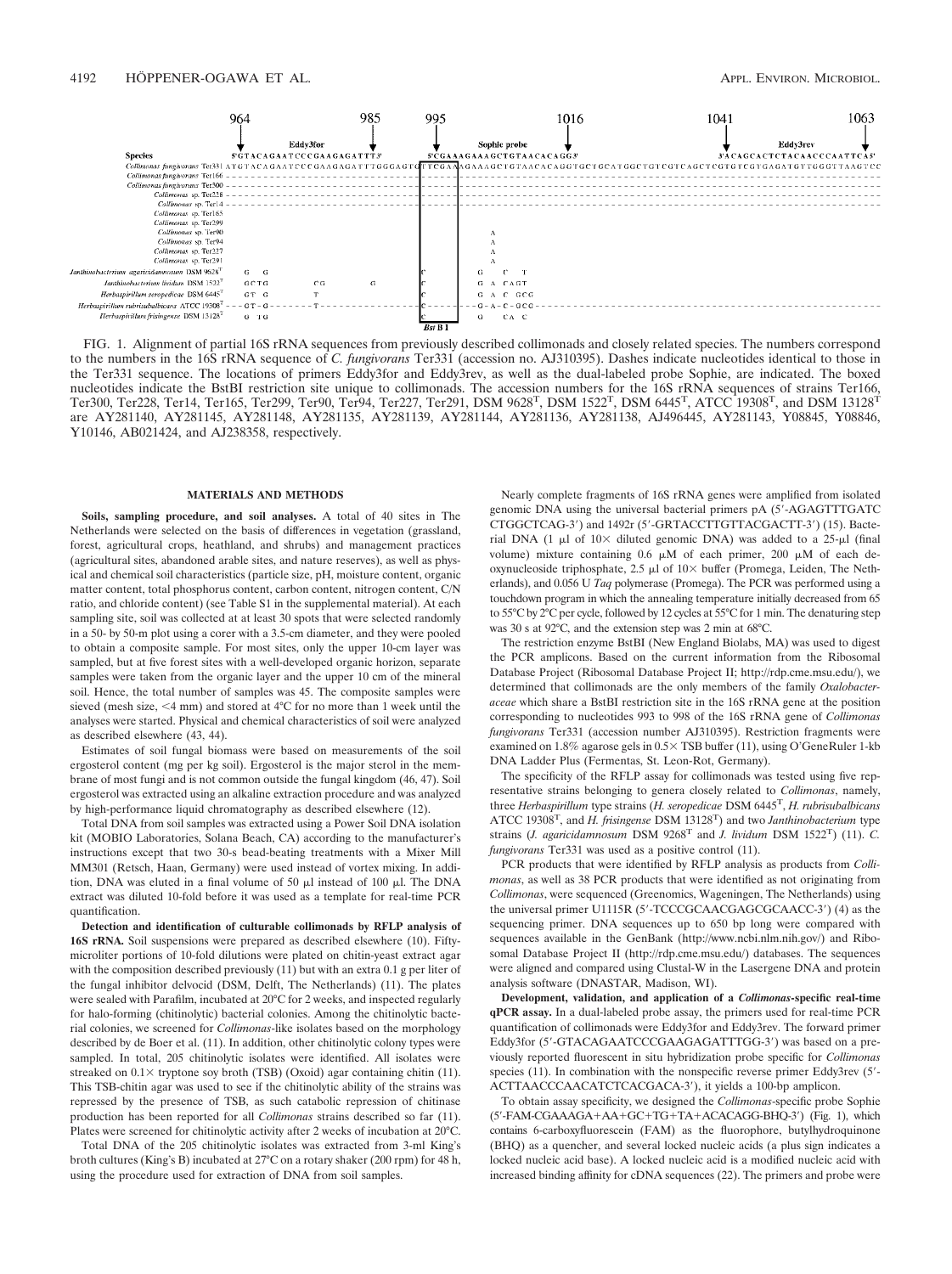

FIG. 2. (a and b) Average ergosterol contents (mg kg<sup>-1</sup> [dry weight] soil) in the upper layer (0 to 10 cm) of the mineral soils at arable, forest, and (semi)natural grassland sites (a) and in the organic and mineral layers at five forest sites (b). (c and d) Average log-transformed numbers of *Collimonas* genome equivalents per gram (dry weight) of soil in the upper layer (0 to 10 cm) of the mineral soils at arable, forest, and (semi)natural grassland sites (c) and in organic and mineral layers at five forest sites (d). Different letters indicate significant differences at the 0.05% level (as determined by a modified Tukey's honestly significant difference test).

synthesized by Biolegio BV (Nijmegen, The Netherlands) and Sigma-Proligo (Paris, France), respectively.

Real-time PCR was carried out using a Rotor-Gene 3000 instrument (Corbett Research, Sydney, Australia). Primer and probe concentrations were optimized according to the manufacturer's guide.

The ABsolute qPCR mixture (ABgene) was used at a final concentration of  $1 \times$  for the real-time reaction. Primers Eddy3for and Eddy3rev were added to final concentrations of 100 and 70 nM, respectively. The final concentration of the Sophie probe was 50 nM. The volume of the reaction mixture was adjusted to 20  $\mu$ l using nuclease-free water. The reaction mixture contained 400 ng of bovine serum albumin per  $\mu$ l to minimize soil PCR inhibition (16, 24). After addition of 5  $\mu$ l DNA extracts from soil or control DNA (see below), amplifications were performed using the following conditions: 15 min at 95°C, followed by 45 cycles of 15 s for 95°C and 45 s for 66°C. Each DNA extract was tested in duplicate. In all cases, negative controls containing nuclease-free water instead of DNA extract were included.

For quantification of collimonads, a standard curve was generated using serial dilutions of genomic DNA isolated from *C. fungivorans* Ter331. Standard curves were generated by plotting threshold cycles  $(C<sub>t</sub>)$  versus genome equivalents of strain Ter331. The undiluted genomic DNA extract contained 40  $\mu$ g/ml genomic DNA, as measured spectrophotometrically. The size of the genomic DNA of *C. fungivorans* Ter331 has been estimated to be 5.1 Mbp (unpublished data). Considering that 1 kb of double-stranded DNA is equivalent to  $6.5 \times 10^5$  Da (1 Da =  $1.65 \times 10^{-24}$  g), one genome of *C. fungivorans* Ter331 weighs  $5.5 \times 10^{-15}$  g. Thus, undiluted DNA extract contained  $7.3 \times 10^6$  genomic DNA equivalents per 1 µl. We considered one genome equivalent to one cell.

 $C<sub>t</sub>$  values indicate the minimum number of PCR cycles needed to obtain fluorescence signals that are significantly greater than the background for the exponential phase of PCR amplification. The Rotor-Gene 6 software (Corbett Research, Sydney, Australia) was used to establish  $C<sub>t</sub>$  values for each sample.

**Statistics.** The chi-square test was used to compare the patterns of distribution of culturable collimonads in arable, forest, and (semi)natural grassland soils. For this test, sites cropped with maize and fertilized grassland were categorized as arable land, nonfertilized grassland and formerly arable lands that were abandoned for  $>$ 10 years were categorized as (semi)natural grasslands, and recently abandoned arable sites (abandoned for  $\leq 10$  years) were not included in the analyses of land management since they represent a transient stage from arable lands to natural areas.

Data for real-time PCR-based (log-transformed) numbers of *Collimonas* cells and soil ergosterol contents were analyzed by one-way analysis of variance with different land management practices (arable, forest, and [semi]natural grassland) and different layers (mineral and organic) of forest soil as treatments. Differences between groups were tested for significance with a modified Tukey's honestly significant difference test at a  $P$  value of  $\leq 0.05$ . Possible relationships between real-time PCR-based numbers of *Collimonas* cells and physical and chemical characteristics of soil were examined using correlation analyses. Principal-component analysis was performed to ordinate the soils on the basis of soil characteristics. Scaling was focused on intersample distances. Species scores (soil characteristics) were divided by the standard deviation and used for centering. The analysis was performed using CANOCO 4.5 (41). All other statistical analyses were performed using STATISTICA (Statsoft Inc., Tulsa, OK).

#### **RESULTS**

**Soil characteristics and soil fungal biomass.** The 45 soil samples used in this study covered a wide range of physical and chemical properties, as well as different vegetation characteristics and land management practices (see Table S1 in the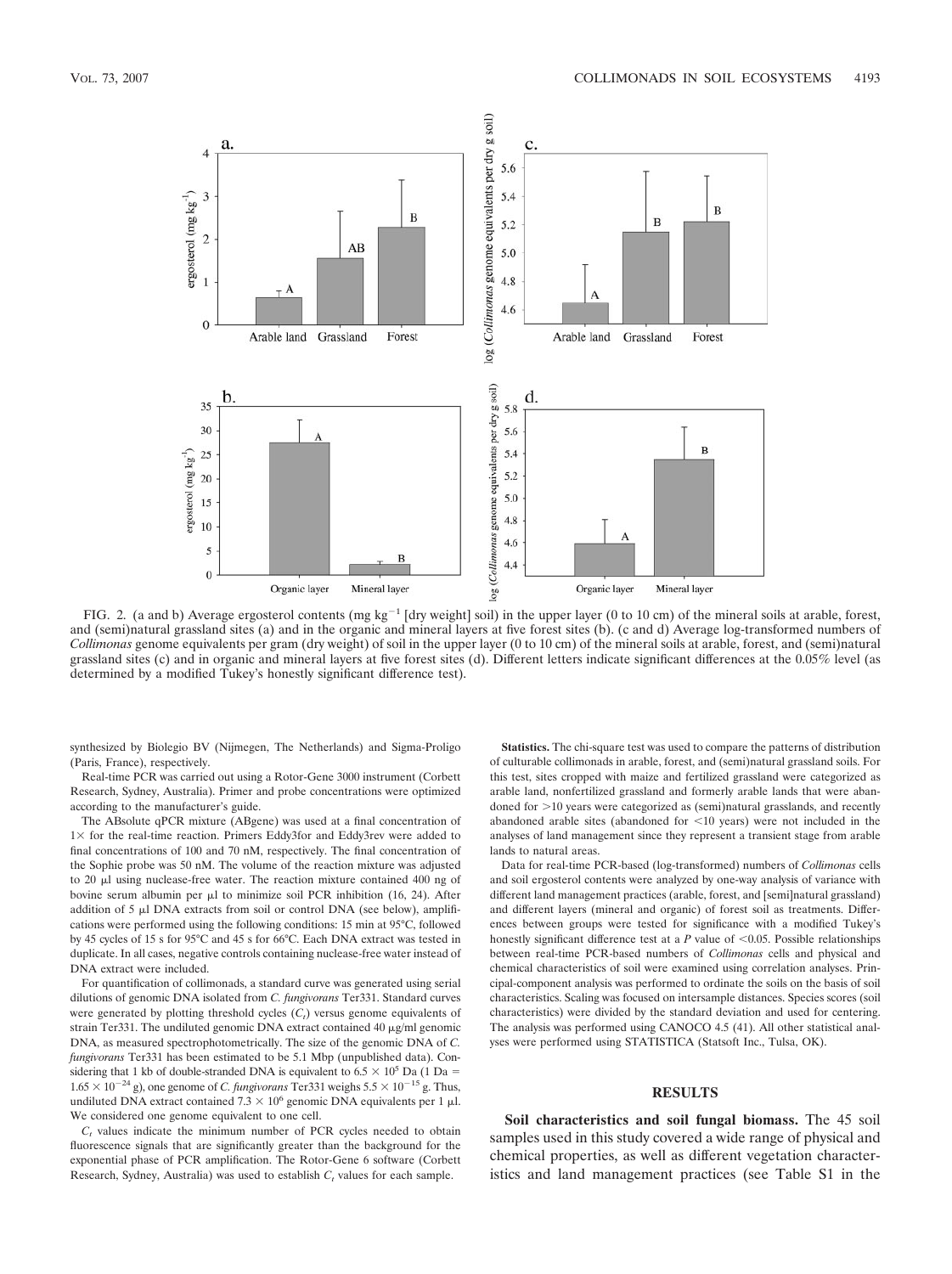

FIG. 3. RFLP analysis of BstBI-digested 16S rRNA genes amplified almost to completion from *J. agaricidamnosum* DSM 9628T (lane A), *J. lividum* DSM 1522T (lane B), *H. rubrisubalbicans* ATCC 19308T (lane C), *H. seropedicae* DSM 6445T (lane D), *H. frisingense* DSM 13128T (lane E), *C. fungivorans* Ter331 (lane F), *Collimonas* sp. from soil sample 19 (lanes G and H), *Collimonas* sp. from soil sample 26 (lane I), *Collimonas* sp. from soil sample 15 (lane J), *Collimonas* sp. from soil sample 26 (lane K), isolate  $142$  from soil sample  $16$  (= *Flavobacterium* sp.) (lane L), isolate 134 from soil sample 27 (= Burk*holderia* sp.) (lane M), isolate 186 from soil sample 36 (= Rho*danobacter* sp.) (lane N), and isolate 88 from soil sample  $9$  (=  $Pe$ *dobacter* sp.) (lane O). The lanes indicated by an asterisk contained a 1-kb marker. The strains in lanes A to E were obtained from DSMZ (Braunschweig, Germany). The strains in lanes G to O were chitinolytic isolates from our inventory study. Identification of the strains in lanes G to O (see above) was based on sequence analysis of the 16S rRNA gene fragment amplified by primers pA and 1492r (15).

supplemental material). The concentration of ergosterol, which we used as an indicator of fungal biomass, in mineral soil ranged from 0.1 to 4.0 mg  $kg^{-1}$  (dry weight) soil in grasslands, from 0.6 to 7.3 mg  $kg^{-1}$  (dry weight) soil in forests, and from 0.5 to 2.6 mg  $kg^{-1}$  (dry weight) soil in arable lands. The average amount of ergosterol in mineral soils was highest at the forest sites and lowest at the arable sites (Fig. 2a). The organic layers of forest soils were particular rich in ergosterol (19.7 to 34.0 mg kg<sup>-1</sup> [dry weight] forest organic soil), indicating a high fungal biomass (Fig. 2b).

**Identification of culturable** *Collimonas* **by RFLP and 16S rRNA sequence analysis.** For four forest soils (sites 1, 2, 13, and 37), we were not able to detect the possible presence of culturable *Collimonas* strains due to the rapid expansion of fast-growing gliding bacteria over the whole agar plate. From the remaining 41 soil samples, a total of 205 chitinolytic isolates were obtained. Sixty-nine of these isolates showed colony morphologies similar to those of the described *Collimonas* strains (11). 16S rRNA of all 205 isolates was amplified by PCR and used for RFLP analysis using BstBI. Twenty-six of the amplified 16S rRNA fragments showed the same banding pattern (i.e., one 1-kb fragment and one 0.5-kb fragment) as the reference strain, *C. fungivorans* Ter331 (Fig. 3). The other isolates showed either a single undigested PCR product or two bands with sizes that were clearly different from the sizes of *Collimonas* bands (Fig. 3).

The 26 strains that were identified as collimonads by RFLP analysis, as well as 38 randomly selected other chitinolytic isolates, including a subset of strains with colony morphology resembling *Collimonas* colony morphology, were subjected to partial (0.4 to 0.6 kb) sequence analysis of the 16S rRNA gene. The results revealed that the isolates identified as *Collimonas*

sp. by RFLP analysis also had sequence similarities of  $>98\%$ with published *Collimonas* sequences, and thus they were classified as confirmed collimonads. The 38 RFLP-negative strains were clearly not *Collimonas* species, since their 16S rRNA genes showed the highest sequence similarities to species belonging to the families *Burkholderiaceae* and *Xanthomonadaceae.* This confirms the accuracy of our RFLP assay for establishing *Collimonas* identity.

The 26 confirmed collimonads originated from nine different sampling sites, sites 4, 5, 6, 15, 18, 19, 22, 26, and 27. These sites were eight (semi)natural grassland sites and one heathland soil (Table 1). All 26 *Collimonas* isolates had a colony morphology that resembled the colony morphologies described for collimonads (11). However, two isolates obtained from grassland site 26 produced a purple pigment, which was previously described for species belonging to the related genus *Janthinobacterium* (11, 28, 33). The purple color was not clear on the original counting plates. However, when colonies were restreaked on both chitin-yeast extract agar and TSB-chitin plates for purity, the purple color became apparent. Production of purple pigments by collimonads has been reported previously (32).

Isolates were also studied for the ability to produce haloes on chitin agar containing TSB since it was reported that the chitinolytic ability of collimonads was completely repressed by TSB (11). This appeared to be the case for only one-half (13 strains) of the new isolates. These results show that colony morphology, colony color, and catabolic repression of chitinase production are not reliable characteristics for the identification of *Collimonas* sp., as was suggested previously (11).

**Development and validation of a** *Collimonas***-specific duallabeled probe assay.** Although the aforementioned combination of plate counts and RFLP-based identification gave us an indication of the distribution of collimonads in different soil types, there were still many limitations, including the presence of nonculturable collimonads and the apparent absence of collimonads due to the presence of fast-growing chitinolytic gliding bacteria. Therefore, we developed a 16S rRNA genebased real-time PCR assay. A *Collimonas*-specific primer/ probe set was designed by alignment of 16S rRNA gene sequences of 12 representative collimonads (11) and the 22 most closely related bacterial species belonging to the family *Oxalobacteraceae* (accession numbers AY167838, Y08845, Y08846, AF174648, AY247410, Y10146, AB021424, AJ238358, AB074524, U49757, PSJ001384, AF543312, AB008506, AB024305, AY133107,

TABLE 1. Numbers of arable sites, (semi)natural grasslands, and forests in which culturable collimonads were present or absent*<sup>a</sup>*

| Total no. of<br>soil samples <sup>b</sup> | No. of sites<br>with Collimonas<br>present | No. of sites<br>with Collimonas<br>absent |
|-------------------------------------------|--------------------------------------------|-------------------------------------------|
|                                           |                                            |                                           |
| 18                                        |                                            | 10                                        |
| Q                                         |                                            |                                           |
| 35                                        |                                            |                                           |
|                                           |                                            |                                           |

 $a$  The distribution is significant at the  $P < 0.05$  level (as determined by a chi-square test). *<sup>b</sup>* The organic layers of forest soil, heathland, and formerly arable land were

excluded from the analysis.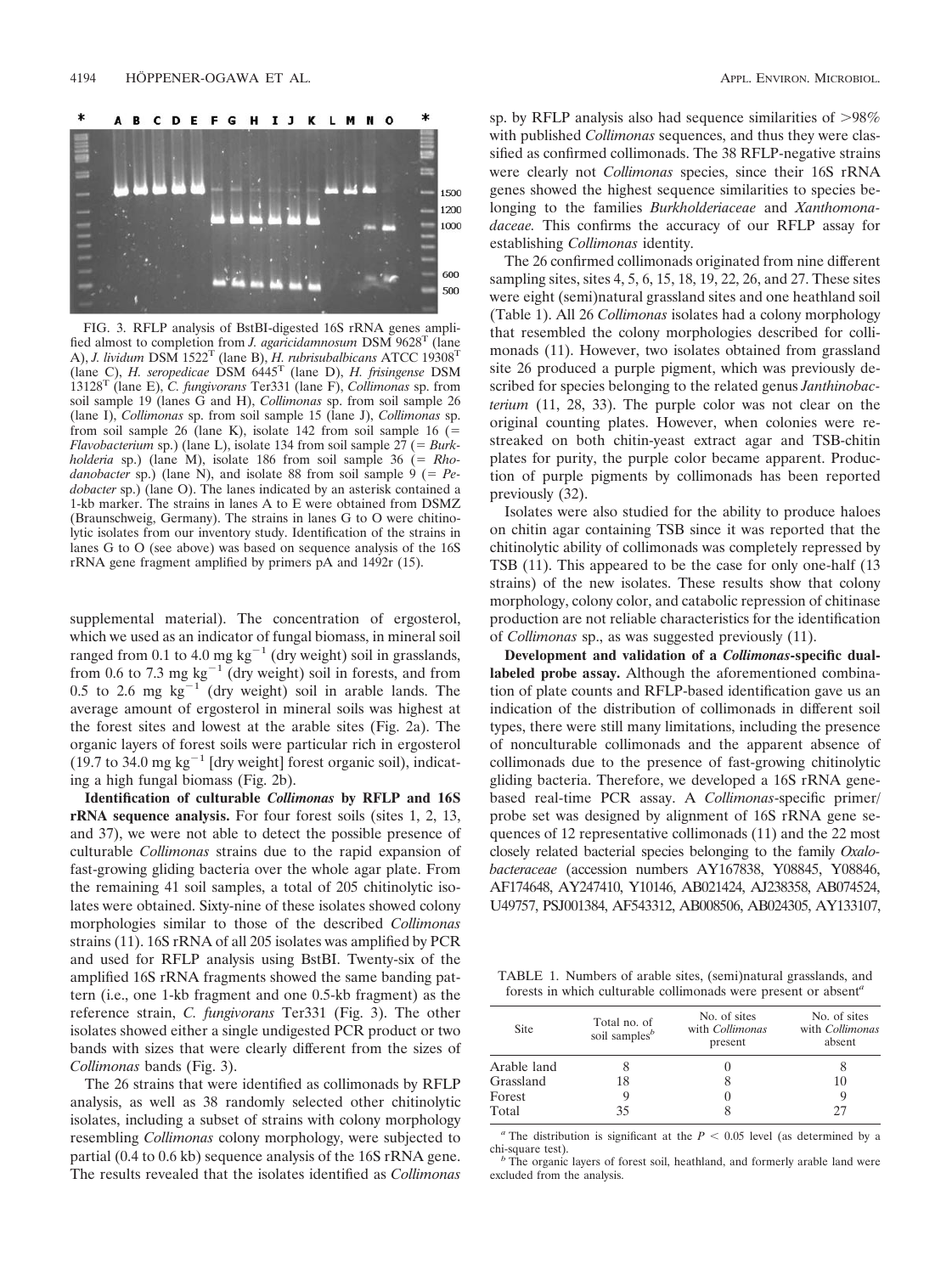

FIG. 4. Standard curve for the *Collimonas*-specific dual-labeled probe PCR assays. This curve was created using known amounts of DNA ranging from  $3.7 \times 10^1$  to  $3.7 \times 10^6$  genome equivalents of *C*. *fungivorans* Ter331 genomic DNA per reaction mixture. The values shown are representative results derived from multiple independent assays  $(n = 5)$ .

AF529336, AF154097, AY177773, AF529095, AF358019, AY 214204, and AF407411).

The probe, which was designed based on a 22-bp stretch shared only by collimonads, had a single mismatch (G or A at position 10) (Fig. 1). The single mismatch of the probe did not influence the  $C_t$  value (data not shown), indicating that the probe was specific for real-time PCR analysis of collimonads.

The specificity of the dual-labeled probe assays was tested empirically using genomic DNA of representative species of genera closely related to *Collimonas* (i.e., DNA of *H. seropedicae* DSM 6445T , *H. rubrisubalbicans* ATCC 19308T , *H. frisingense* DSM 13128T , *J. agaricidamnosum* DSM 9268T , and *J. lividum* DSM 1522T ). The dual-labeled probe assay did not give a signal during 40 cycles of the reaction (results not shown).

**Direct detection and quantification of** *Collimonas* **in soils using the dual-labeled probe PCR assay.** Figure 4 shows a composite standard curve that was derived using  $C_t$  values from five independent runs of PCR assays. The standard curve was obtained for the range from  $3.7 \times 10^1$  to  $3.7 \times 10^6$  genome equivalents per reaction mixture with an  $R^2$  value of 0.96 and a coefficient of variation of  $10.3\% \pm 2.58\%$ . The amplification efficiency, calculated using the methods described by Pfaffl (37), was  $1.54 \pm 0.07$ . The lower limit of quantification was  $3.7 \times 10^{1}$  genome equivalents per reaction mixture, which corresponds to a mean  $C_t$  value of 38, whereas the negative controls did not give a signal during the 40 cycles of the reaction. The lower limit,  $3.7 \times 10^1$  genome equivalents per reaction mixture, equals  $3.7 \times 10^1$  genome equivalents per 5 µl of 10 $\times$ -diluted DNA extract or 3.7  $\times$  10<sup>3</sup> genome equivalents per 50  $\mu$ l of undiluted DNA extract. The 50  $\mu$ l was extracted from 0.25 g (dry weight) soil, which implies that the quantification limit of our real-time PCR assay was  $1.5 \times 10^4$  *Collimonas* genome equivalents (cells)  $g^{-1}$  (dry weight) soil. The standard curve that was constructed was used to estimate the number of genome equivalents or cells of *Collimonas* in all soil samples.

Real-time PCR showed that 36 soil samples contained collimonads at levels above the quantification limit, up to  $10<sup>5</sup>$  cells  $g^{-1}$  (dry weight) soil. The soils that did not show a detectable

level of collimonads were four arable soils, three forest soils, and two natural grassland soils. For all soils, the extent of inhibition of real-time PCR was examined. This was done by adding 103 or 104 genome equivalents of *C. fungivorans* Ter331 to soil DNA dilutions. The degree of PCR inhibition was calculated by measuring the recovery of added DNA. The recovery of genome equivalents of *C. fungivorans* Ter331 added to soil DNA was complete for most soils  $(n = 37)$  and greater than 90% for the rest of the soils  $(n = 8)$ , indicating that there was no significant underestimation of native collimonad numbers in these soils due to PCR inhibition. The average numbers of collimonads per gram of soil were significantly different  $(P < 0.05)$  for different land management practices (Fig. 2c). The numbers of collimonads were higher in grassland and forest soils than in arable land soils. The same trend was found for ergosterol-based fungal biomass (Fig. 2a). In forest soils, the number of collimonads per gram of soil was significantly higher  $(P < 0.05)$  in the mineral layer than in the organic layer (Fig. 2d). This is in contrast to the fungal biomass, which was much greater in the organic layer than in the mineral layer (Fig. 2b). Correlation analysis did not show a significant relationship between the number of collimonads and any soil characteristic, including the ergosterol content. Furthermore, principal-component analysis did not point to factors contributing effectively to the presence or absence of *Collimonas* (data not shown).

## **DISCUSSION**

The *Collimonas*-specific RFLP assay and real-time PCR protocol described in this study were successfully used for specific detection of collimonads among culturable chitin-degrading soil bacteria and in total soil DNA, respectively. The RFLP analysis of 16S rRNA fragments proved to be a reliable method for genus-specific identification of culturable collimonads, whereas a combination of the primers and probe developed allowed highly specific real-time PCR quantification of *Collimonas* 16S rRNA genes in soil.

Real-time PCR has the advantage that it can be used to quantify both culturable and nonculturable bacteria in the soil microbial community (21, 30, 42). The discrepancy between real-time PCR detection and the results of the isolation experiments (Table 1) could be explained by the inability of some *Collimonas* strains to grow on the enumeration plates (chitinyeast extract agar). Another explanation could be that fastgrowing antagonistic or gliding bacteria prevented or masked the (slow) development of *Collimonas* colonies.

In theory, the quantification limit for plate enumeration is  $2.0 \times 10^2$  *Collimonas* cells g<sup>-1</sup> (dry weight) soil. However, in practice, the detection limit is higher due to suppression of colony development by fast-growing antagonistic and gliding chitinolytic bacteria. The quantification limit for our real-time PCR assay was  $1.5 \times 10^4$  *Collimonas* cells g<sup>-1</sup> (dry weight) soil. Our qPCR results indicate that the size of the population of collimonads was about  $10^5$  g<sup>-1</sup> (dry weight) soil in 60% of soils that we tested. In the other soils containing *Collimonas* (20%), the numbers were close to the quantification limit. The presence of  $10^5$  cells g<sup>-1</sup> soil corresponds to at most 0.01% of the total soil bacteria (based on 4',6'-diamidino-2-phenylindole [DAPI] counts) (result not shown). In the nine soils where they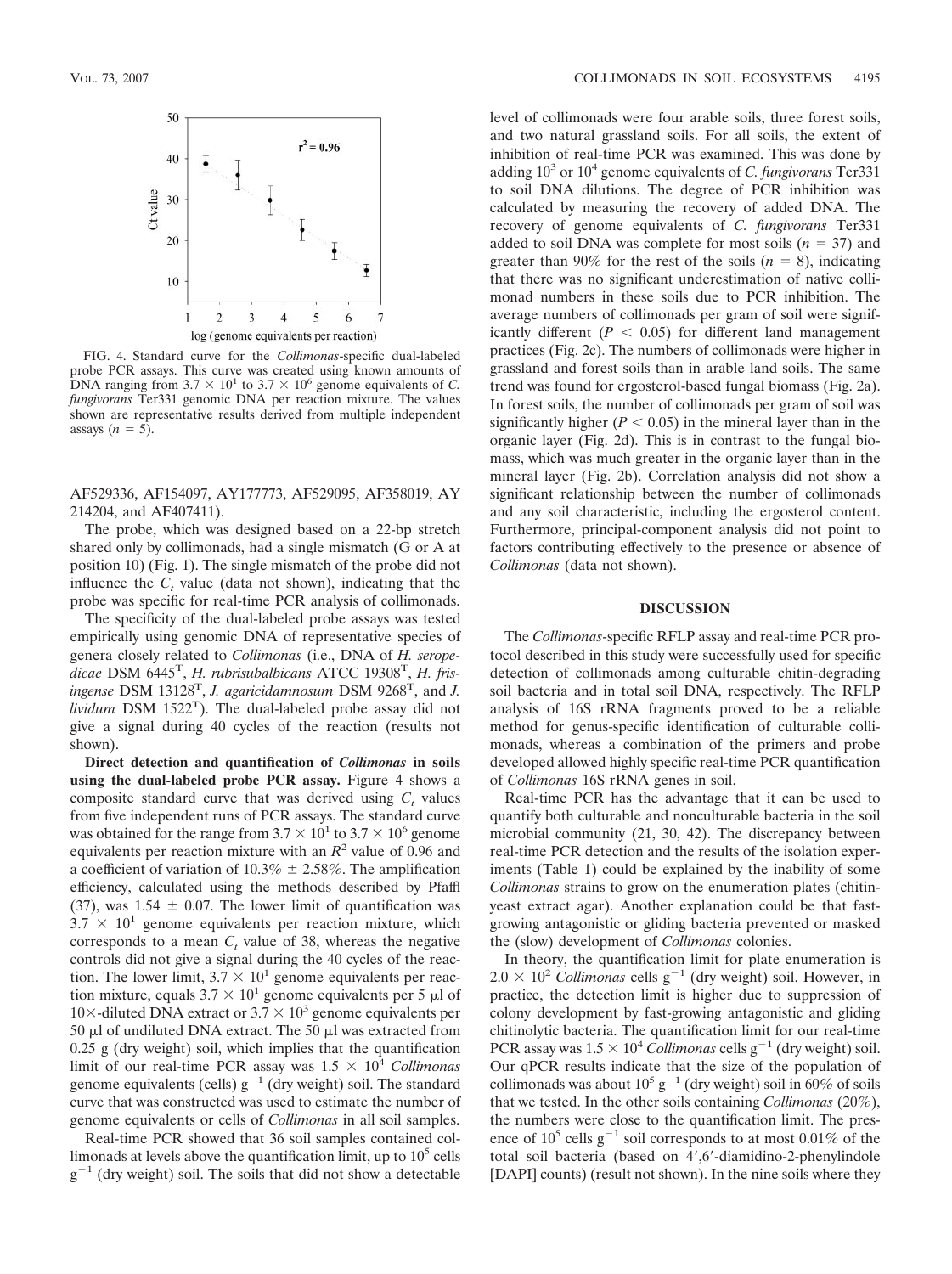were detected, culturable collimonads accounted for 0.1% of the total culturable chitinolytic bacteria (data not shown). Hence, it seems that the abundance of collimonads is generally low. This does not indicate a strong competitive ability in soil, even though it has been shown that collimonads are metabolically versatile (11). *Collimonas* was originally isolated in a search for chitinolytic bacteria. However, it is known that collimonads are weak chitin degraders compared to fungi and actinomycetes (8). Hence, their growth on chitin sources, mainly dead fungal hyphae and exoskeletons of arthropods, in

soil is probably insignificant. As another approach to get an indication of the abundance of collimonads, we used BLAST to screen for the presence of *Collimonas* sequences in published gene clone libraries of bacteria. Collimonads were in 16S rRNA gene clone libraries of soils in only three studies, supporting our finding that these organisms do not occur in high numbers in soil. In one of these studies, collimonads were found in the lichen-dominated surface of forest soils, and the authors suggested that they may play a role in the decay of the lichen biomass, which consists largely of fungi (32). Another study showed that collimonads were found in a forest soil-based microbial biofilm exposed to 2,4-dichlorophenoxyacetic acid (2). Opelt and Berg found collimonads in the bacterial community associated with bryophytes living in the Baltic Sea coast area (36).

Real-time PCR results indicated that collimonads were widely distributed, but their numbers were significantly higher in (semi)natural ecosystems than in arable soils. In addition, culturable *Collimonas* cells were detected only in natural grasslands. The relatively low numbers of collimonads in arable soils and production grasslands are in line with mycophagous growth, as these sites are fungus poor due to agricultural management practices (44). The low numbers are also compatible with a parasitic or predatory growth strategy (12). For example, *Bdellovibrio* species, which are bacterial predators of other bacteria, also occur in low numbers ( $10^2$  to  $10^4$  CFU per  $g^{-1}$ ) in soils (23).

Despite the apparent preference for the more fungus-rich natural ecosystems, the numbers of collimonads were not pairwise correlated with ergosterol-based soil fungal biomass. The lack of a statistically significant correlation between the fungal biomass and the numbers of collimonads could imply that mycophagy is not an essential growth strategy for collimonads under natural conditions. Alternatively, enumeration of collimonads by qPCR may also include as-yet-unknown strains that are not mycophagous. Furthermore, preferential feeding of *Collimonas* strains on specific taxonomic or functional fungal groups may interfere with a correlation between ergosterolbased soil fungal biomass and numbers of collimonads. Indeed, under lab conditions preferential growth of *Collimonas* strains was demonstrated. The proliferation of collimonads on the zygomycete *Mucor hiemalis* was much greater than that on the ascomycetes *Chaetomium globosum* and *Fusarium culmorum* (10).

Surprisingly, within the forest soil profile, collimonads were present in relatively low numbers in the fungus-rich forest organic layers. If mycophagy is an important in situ growth strategy for collimonads, this must indicate that the environmental conditions or the type of fungal species in the organic layer of forest soils is not favorable for collimonads. Recently,

Lindahl et al. (29) reported spatial separation in the vertical distribution of different functional groups of fungi in the organic layer of boreal forest soils. It was observed that saprotrophic fungi were primarily confined to the top organic layer (litter), whereas ectomycorrhizal fungi dominated the lower layers (29, 39). Hence, it may be that the higher numbers of collimonads in the mineral layer are due to a preference for hyphae of ectomycorrhizal fungi.

A functional group of fungi with a short turnover time for hyphae is the arbuscular mycorrhizal (AM) fungi (40). If these fungi are an important source of food for collimonads, then this should not be apparent from ergosterol measurements as AM fungi do not contain ergosterol (35).

Obviously, other approaches are needed to indicate whether mycophagy is important for collimonads under natural growth conditions. One possible strategy is to introduce fungal hyphae as bait in soil samples that naturally contain collimonads. Application of the real-time PCR assay that we developed here would allow us to follow changes in *Collimonas* numbers and assess whether the mycophagous property is essential for in situ growth. Future studies also need to be aimed at increasing our knowledge of the types of fungal species that are preferably targeted by collimonads. This should enable reassessment of a possible link between the abundance of collimonads and the presence of fungi by focusing more specifically on the presence of fungal species that are actually susceptible to collimonads. Depending on their specificity for different fungi, collimonads could have different functions in soil environments and could range from being deleterious (e.g., due to disturbance of symbiosis between plants and AM fungi) to being beneficial to plants by targeting plant-pathogenic fungi.

## **ACKNOWLEDGMENTS**

We thank Bio-Rad (Veenendaal, The Netherlands) for helping to design the Eddy primers. Sigma-Proligo (Paris, France) is acknowledged for its help in designing the Sophie probe.

### **REFERENCES**

- 1. **Abu Al-Soud, W., and P. Radstrom.** 2000. Effects of amplification facilitators on diagnostic PCR in the presence of blood, feces, and meat. J. Clin. Microbiol. **38:**4463–4470.
- 2. **Aspray, T. J., S. K. Hansen, and R. G. Burns.** 2005. A soil-based microbial biofilm exposed to 2,4-D: bacterial community development and establishment of conjugative plasmid pJP4. FEMS Microbiol. Ecol. **54:**317–327.
- 3. **Bach, H. J., J. Tomanova, M. Schloter, and J. C. Munch.** 2002. Enumeration of total bacteria and bacteria with genes for proteolytic activity in pure cultures and in environmental samples by quantitative PCR mediated amplification. J. Microbiol. Methods **49:**235–245.
- 4. **Baker, G. C., J. J. Smith, and D. A. Cowan.** 2003. Review and re-analysis of domain-specific 16S primers. J. Microbiol. Methods **55:**541–555.
- 5. **Baker, R.** 1987. Mycoparasitism—ecology and physiology. Can. J. Plant Pathol. **9:**370–379.
- 6. **Brimner, T. A., and G. J. Boland.** 2003. A review of the non-target effects of fungi used to biologically control plant diseases. Agric. Ecosyst. Environ. Appl. Soil Ecol. **100:**3–16.
- 7. **de Boer, W., L. B. Folman, R. C. Summerbell, and L. Boddy.** 2005. Living in a fungal world: impact of fungi on soil bacterial niche development. FEMS Microbiol. Rev. **29:**795–811.
- 8. **de Boer, W., S. Gerards, P. J. A. Klein Gunnewiek, and R. Modderman.** 1999. Response of the chitinolytic microbial community to chitin amendments of dune soils. Biol. Fertil. Soils **29:**170–177.
- 9. **de Boer, W., P. J. A. Klein Gunnewiek, G. A. Kowalchuk, and J. A. van Veen.** 2001. Growth of chitinolytic dune soil beta-subclass *Proteobacteria* in response to invading fungal hyphae. Appl. Environ. Microbiol. **67:**3358–3362.
- 10. **de Boer, W., P. J. A. Klein Gunnewiek, P. Lafeber, J. D. Janse, B. E. Spit, and J. W. Woldendorp.** 1998. Anti-fungal properties of chitinolytic dune soil bacteria. Soil Biol. Biochem. **30:**193–203.
- 11. **de Boer, W., J. H. J. Leveau, G. A. Kowalchuk, P. J. A. Klein Gunnewiek,**